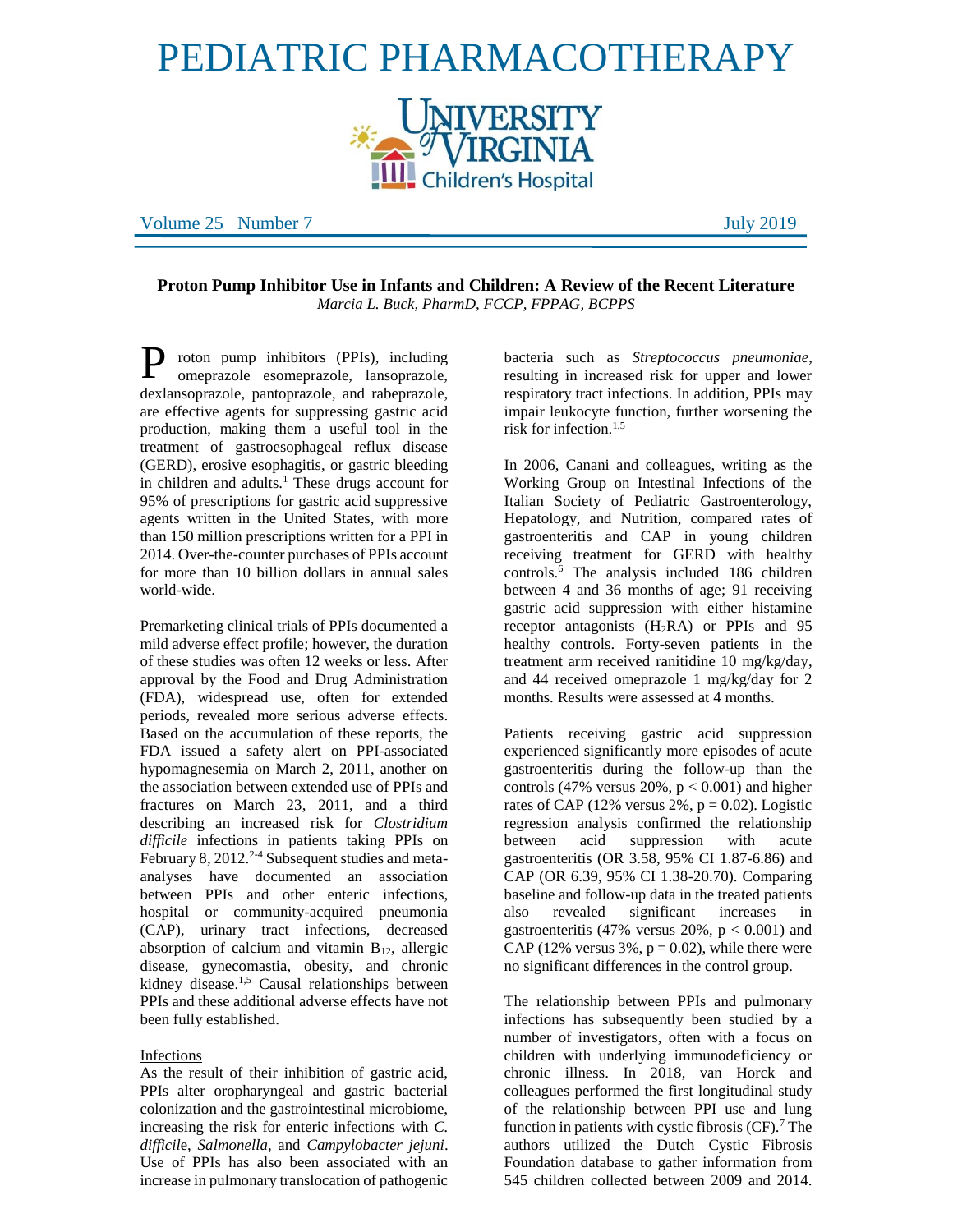Decline in lung function was evaluated by change in forced expiratory volume in 1 second as a percentage of the predicted value  $(FEV<sub>1</sub> %$ predicted) and the change in rate of pulmonary exacerbations. The potential risk factors assessed included age, gender, body mass index, baseline lung function, genotype, pancreatic insufficiency, CF-related diabetes, allergic bronchopulmonary aspergillosis, colonization with *Pseudomonas aeruginosa*, and the use of PPIs, antibiotics, or inhaled corticosteroids.

The most striking impact on lung disease progression was seen with PPI use. There was a significant annual decline in  $FEV<sub>1</sub>$ % predicted, with an estimated pooled effect of -0.69 (95% CI -1.26 to -0.12) after adjustment for other risk factors ( $p = 0.017$ ). Use of PPIs was also associated with an increase in the rate of pulmonary exacerbations (OR 1.565, 95% CI 1.138-2.151,  $p = 0.006$ . Further examination of the data revealed a positive association between length of PPI use and both decline in  $FEV<sub>1</sub>$  % predicted ( $p = 0.020$ ) and exacerbation rate ( $p =$ 0.034).

A positive correlation between gastric acid suppression in infants and late-onset sepsis (LOS) and necrotizing enterocolitis (NEC) was demonstrated in a study by Manzoni and colleagues, writing for the Italian Task Force for the Study and Prevention of Neonatal Fungal Infections and the Italian Society of Neonatology.<sup>8</sup> The authors performed a secondary analysis of data from a multicenter randomized controlled trial evaluating the utility of lactoferrin supplementation, with or without *Lactobacillus rhamnosus* GG, for preventing LOS and NEC. Of the 743 infants enrolled, 235 received cimetidine, ranitidine, or omeprazole for GERD, feeding intolerance, or prevention of gastric bleeding during treatment with nonsteroidal anti-inflammatory agents to close a patent ductus arteriosus.

Use of gastric acid suppression was significantly and independently associated with the development of LOS (OR 1.03, 95% CI 1.008- 1.067,  $p = 0.01$ ). Each additional day of gastric acid suppression increased the odds of developing LOS by 3.7%. The risk was greatest for development of Gram-negative infections ( $p <$  $(0.001)$  and *Candida* spp. fungal infections ( $p =$ 0.001). Administration of lactoferrin appeared to lower the additional risk for LOS per day from 7.7% to 1.2%. Findings for NEC were similar, with a significant correlation between gastric acid suppression and the development of NEC (OR 1.023, 95% CI 0.966-1.083,  $p = 0.044$ ). For each additional day of gastric acid suppression, the risk for NEC increased by 11.4% in the group not

receiving lactoferrin, while the group given lactoferrin showed no increased risk.

Bîrluţiu and colleagues recently described a case of meningoencephalitis in a 9-month-old infant receiving esomeprazole.<sup>9</sup> The patient was admitted after presenting to the emergency department with fever, lethargy, emesis, and a bulging fontanelle. He was previously healthy, except for GERD diagnosed at 2 months of age. He had been receiving esomeprazole 0.5 mg/kg/day for 4 months, which had improved his symptoms. He was found to have leukopenia, with a white blood cell count of  $2.6 \times 10^9$ /L with 88.2% neutrophils. Both C-reactive protein and procalcitonin were significantly elevated. A sample of the patient's cerebrospinal fluid produced a positive latex agglutination test for group B *Streptococcus*, with confirmation on Gram stain of *S. agalactiae*. Antibiotics cleared the infection, but the patient experienced a prolonged recovery with right hemiplegia, language deficits, and episodic irritability. The mother's vaginal tract, breastmilk, and skin were evaluated as a potential source of the infection with negative results. The authors concluded that long-term use of a PPI produced an alteration of the gut microbiome and may have contributed to the patient's leukopenia, setting the stage for this serious infection in an otherwise healthy infant.

## Fractures

The association between PPIs and hip, wrist, or spine fractures has been established in nearly a dozen studies.<sup>10</sup> The increased fracture risk appears to be the result of the effects of both increased gastrin production and gastric acid suppression. Hypergastrinemia caused by PPI exposure produces significant elevations in histamine secretion from enterochromaffin-like cells (ECLCs). Higher circulating levels of histamine have been suggested as a mechanism for increased differentiation of osteoclast precursors. Hypergastrinemia may also spur the development of hyperparathyroidism, resulting in increased levels of osteocalcin and alkaline phosphatase, markers of increased bone turnover. Reduction in gastric acid production also results in clinically significant reductions in the absorption of several micronutrients, including vitamin B12, magnesium, and calcium. While not consistent among the studies, the most commonly reported risk factors for fractures include patient age (elderly patients are known to be at higher risk), extended use (1 year or longer), or use of high-dose therapy.<sup>1,3,10</sup> Comorbidities such as osteoporosis or chronic kidney disease, further compound the risk.

A study published by Malchodi and colleagues in the June 2019 issue of *Pediatrics* is the first to have identified an association between PPI use and fractures in children.<sup>11</sup> The authors conducted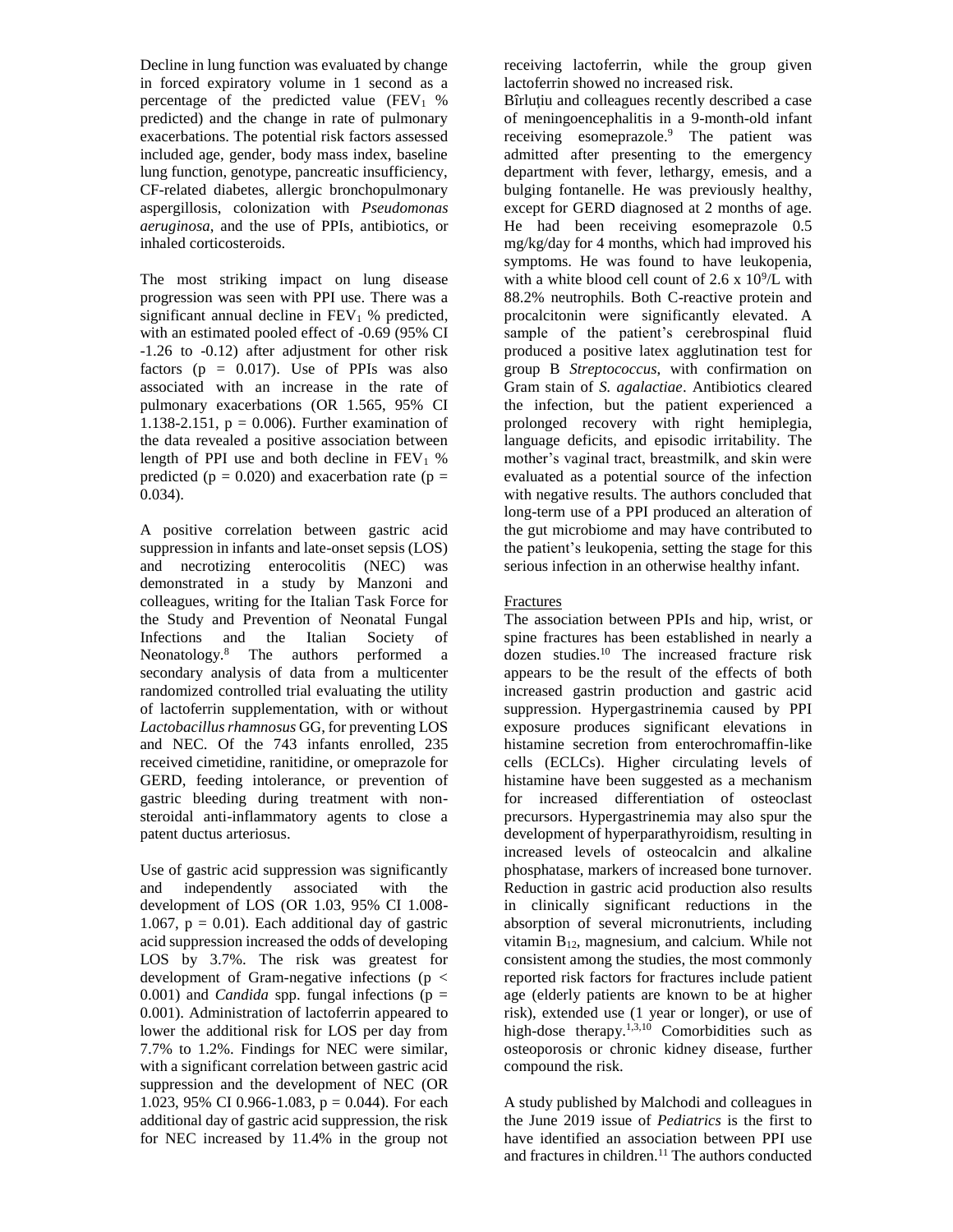a retrospective cohort study of 851,631 children born between 2001 and 2013 who were followed for at least 2 years. Eleven percent received gastric acid suppression in the first year of life: 7,998 (0.9%) received a PPI, 71,578 (8%) were given an  $H_2RA$ , and 17,710 (2%) received both. Infants given acid suppression therapies had an earlier median age at first fracture (3.9 years versus 4.5 years in the untreated group). The use of a PPI increased fracture hazard by 21% (HR 1.23, 95% CI 1.15-1.32) and the use of an H2RA with a PPI increased it by 30% (HR 1.31, 95% CI 1.25-1.37). There was no significant impact of  $H_2$ blocker use alone (HR 1.04, 95% CI 0.99-1.09). Length of treatment with a PPI, with or without an H2RA, and earlier age at initiation of treatment were both positively correlated with increased risk for fractures.

#### Allergic Disease

In spite of earlier studies attempting to address the issue, there are still questions about the relationship between early exposure to gastric acid suppression and the development of allergies in young children. In the June 2018 issue of *JAMA Pediatrics*, Mitre and colleagues explored this relationship as part of study also evaluating antibiotic exposure.<sup>12</sup> The authors used data from 792,130 children included in the United States Department of Defense (US DoD) TRICARE database between 2001 and 2013. All patients had been enrolled within 35 days of birth and were followed for a mean of 4.6 years. A total of 60, 209 (7.6%) of the patients received an  $H_2RA$ , while 13,687 (1.7%) were treated with a PPI during the first 6 months of life. Adjusted hazard ratios for  $H_2RA$  and PPIs for food allergy were 2.18 (95% CI 2.02-2.33) and 2.59 (95% CI 2.25- 3.00), respectively, for medication allergy 1.70 (95% CI 1.60-1.80) and 1.84 (95% CI 1.56-2.17), for anaphylaxis 1.51 (95% CI 1.38-1.66) and 1.45 (95% CI 1.22-1.73), for allergic rhinitis 1.50 (95% CI 1.46-1.54) and 1.44 (95% CI 1.36-1.52), and for asthma 1.25 (95% CI, 1.21-1.29) and 1.41 (95% CI, 1.31-152). The results from this analysis suggest associations between both  $H_2RA$  and PPIs and the development of allergic disease.

#### **Obesity**

In a paper published earlier this year by Stark and colleagues, the authors describe an association between drugs that alter the gut microbiome during early childhood and the development of childhood obesity.<sup>13</sup> These authors also used the US DoD TRICARE database to review data from patients born over a period from 2006 to 2013 who received an antibiotic, an  $H_2RA$ , or a PPI in the first two years of life. A total of 333, 353 children met the criteria, with 241,502 (72.4%) in the antibiotic group, 39,488 (11.8%) in the  $H_2RA$ group, and 11,089 (3.3%) in the PPI group. Obesity was documented in 11% of the children

who did not receive any of the target medications. In comparison, 15.3% of the children given antibiotics,  $15.1\%$  of those given an H<sub>2</sub>RA, and 16.6% of those receiving a PPI developed obesity. The adjusted hazard ratio for  $H_2RA$  use was 1.01 (95% CI 1.00-1.02) and for PPI use was 1.02 (95% CI 1.01-1.03). Use of medications from more than one group increased the association with obesity; and in the patients given acid suppression therapy, the association was stronger with each 30-day supply prescribed.

### Dose Reduction

It has been suggested that the toxicities seen with PPIs in children may reflect excessive doses and use well beyond the recommended duration of therapy. Current weight-based PPI dosing recommendations have been based on pharmacokinetic and pharmacodynamic studies designed to produce plasma concentrations similar to those of adults receiving standard treatment, which may not represent an appropriate goal for infants and children being treated for GERD or for patients receiving gastric acid suppression as prophylaxis during treatment with non-steroidal anti-inflammatory agents.

The risk for excessive dosing may be heightened in obese children. Several recent papers from Shakhnovich and colleagues, writing for the Best Pharmaceuticals for Children Act Pediatric Trials Network, suggest that obese children require lower doses of pantoprazole than nonobese children to reach effective plasma concentrations.  $14-16$  In their first paper, the authors conducted a multicenter open-label pharmacokinetic study in 41 obese children and adolescents.<sup>14</sup> The patients, ranging from 6 to 17 years of age, were given a single oral pantoprazole dose of approximately 1.2 mg/kg lean body weight (LBW). All patients had been genotyped for CYP2C19 variants, with the poor metabolizers and ultra-metabolizers excluded from the analysis. Pharmacokinetic parameters were generated using noncompartmental methods and compared to historical data from a previously published study conducted in nonobese patients.

When corrected for a total body weight (TBW) normalized dose, the apparent clearance (CL/F) and volume of distribution (Vd/F) for pantoprazole were significantly lower in obese children compared to nonobese children (CL/F  $0.23 + 0.13$  L/hr/kg versus  $0.42 + 0.27$  L/hr/kg, p  $= 0.03$ , and Vd/F  $0.3 + 0.1$  L/kg versus  $0.59 + 0.36$ L/kg,  $p = 0.008$ ). These changes resulted in significantly greater systemic exposure in the obese patients, as evidenced by higher maximum plasma concentrations  $(3.52 \pm 1.13 \text{ mcg/mL})$ versus  $2.03 \pm 0.92$  mcg/mL,  $p = 0.0001$ ) and area under the concentration-time curve  $(5.82 + 3.86)$ mcg·hr/mL versus  $3.45 \pm 2.48$  mcg·hr/mL, p =